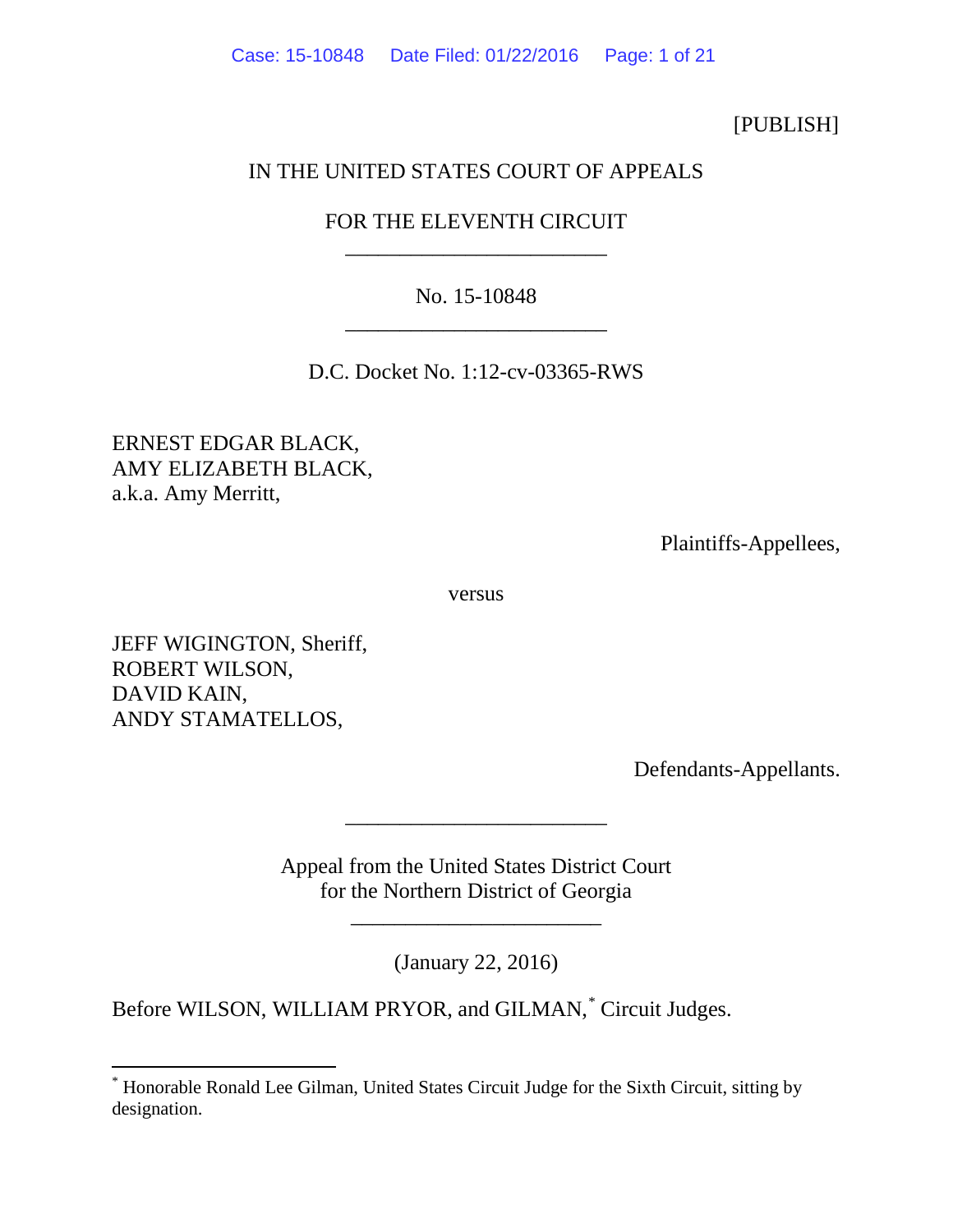WILLIAM PRYOR, Circuit Judge:

This interlocutory appeal requires us to decide whether four police officers are entitled to immunity from suit. It stems from an unpleasant run-in between the plaintiffs, Ernest and Amy Black, and the sheriff's department in Rockdale County, Georgia. Several police officers searched the Blacks' trailer because they thought it belonged to someone else. There the officers found large amounts of contraband. The officers then arrested the Blacks, and Ernest spent over a month in jail. While incarcerated, Ernest was injured, and the medical staff placed him in a special cell where he enjoyed fewer privileges than other inmates. The district attorney prosecuted the Blacks, but dropped the charges after the superior court suppressed the evidence from the trailer. The Blacks then sued the officers who searched their home, the officers who arrested them, and the sheriff in charge of the jail. They alleged violations of their federal constitutional and statutory rights, 42 U.S.C. § 1983, and various claims under state law. The officers moved for summary judgment based on official immunity under Georgia law, qualified immunity under federal law, and sovereign immunity under the Eleventh Amendment. The district court rejected these defenses. We reverse in part and affirm in part. We conclude that all of the officers are immune from suit, except for the sheriff.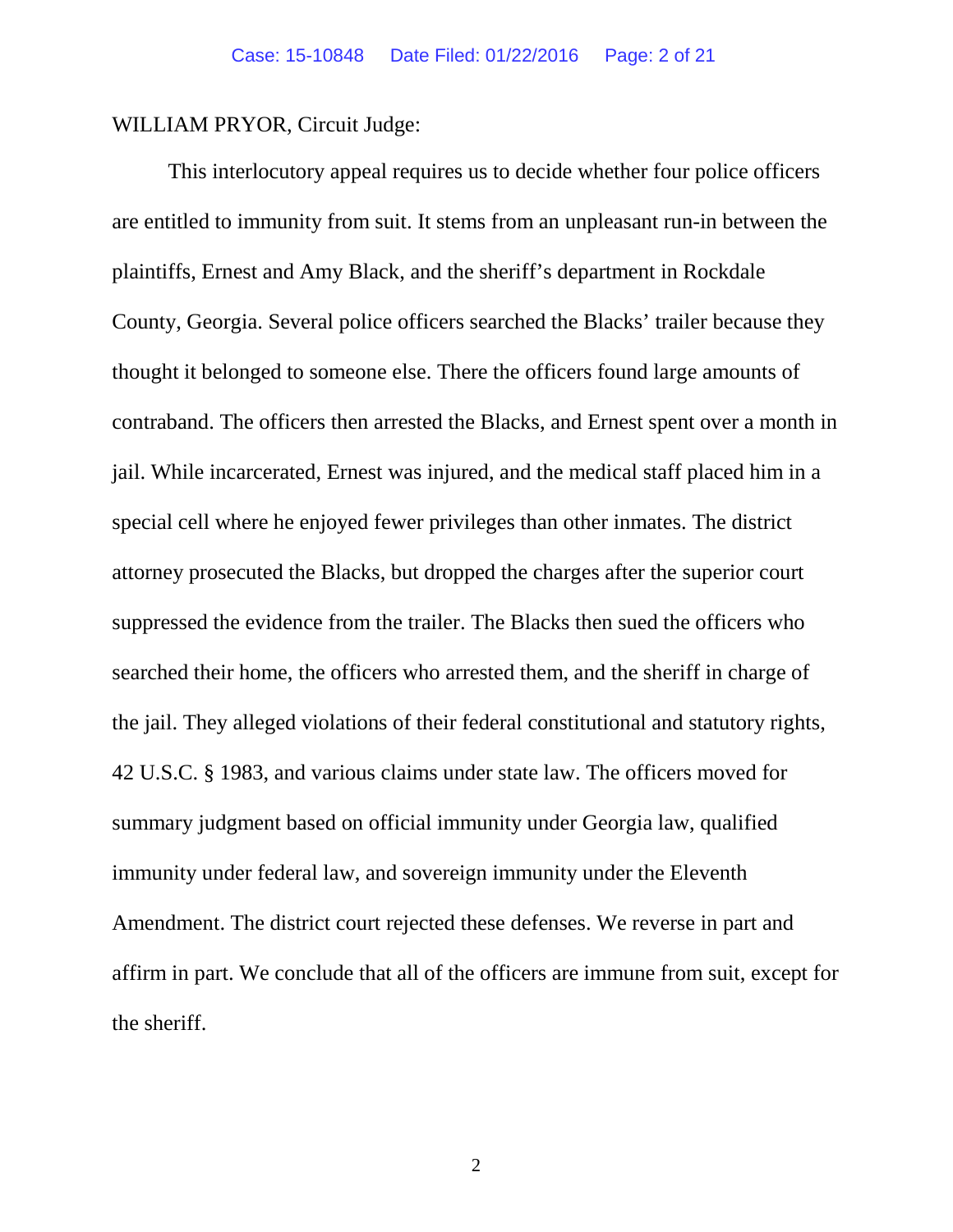#### **I. BACKGROUND**

On August 14, 2010, Deputies David Kain and Andy Stamatellos of the Rockdale County Sheriff's Office attempted to execute an arrest warrant for William Lynn "Rabbit" Wilson. The deputies drove to Rabbit's last known address—a dilapidated trailer in the woods. They knocked on the front door, but no one answered. The deputies then walked to the back of the trailer, where they found a door with a window on it. The screen on the window was cut near the doorknob, which the deputies thought was consistent with burglary. When the deputies checked the doorknob, it was unlocked. The deputies entered the trailer and performed a protective sweep to look for the burglar and any victims. During the sweep, they observed marijuana, pill bottles containing marijuana seeds and roaches, and bulletproof vests and t-shirts that belonged to the sheriff's department. The deputies exited the trailer without touching anything and called their supervisor.

The deputies' supervisor, Investigator Robert Wilson, arrived shortly thereafter. He told the deputies to stay put while he left to obtain a search warrant. In his application for a search warrant, Investigator Wilson described the drugs and stolen property that the deputies had seen in plain view. He also explained that the deputies had entered the trailer because they suspected a burglary based on the torn screen and unlocked door. A magistrate judge issued the search warrant.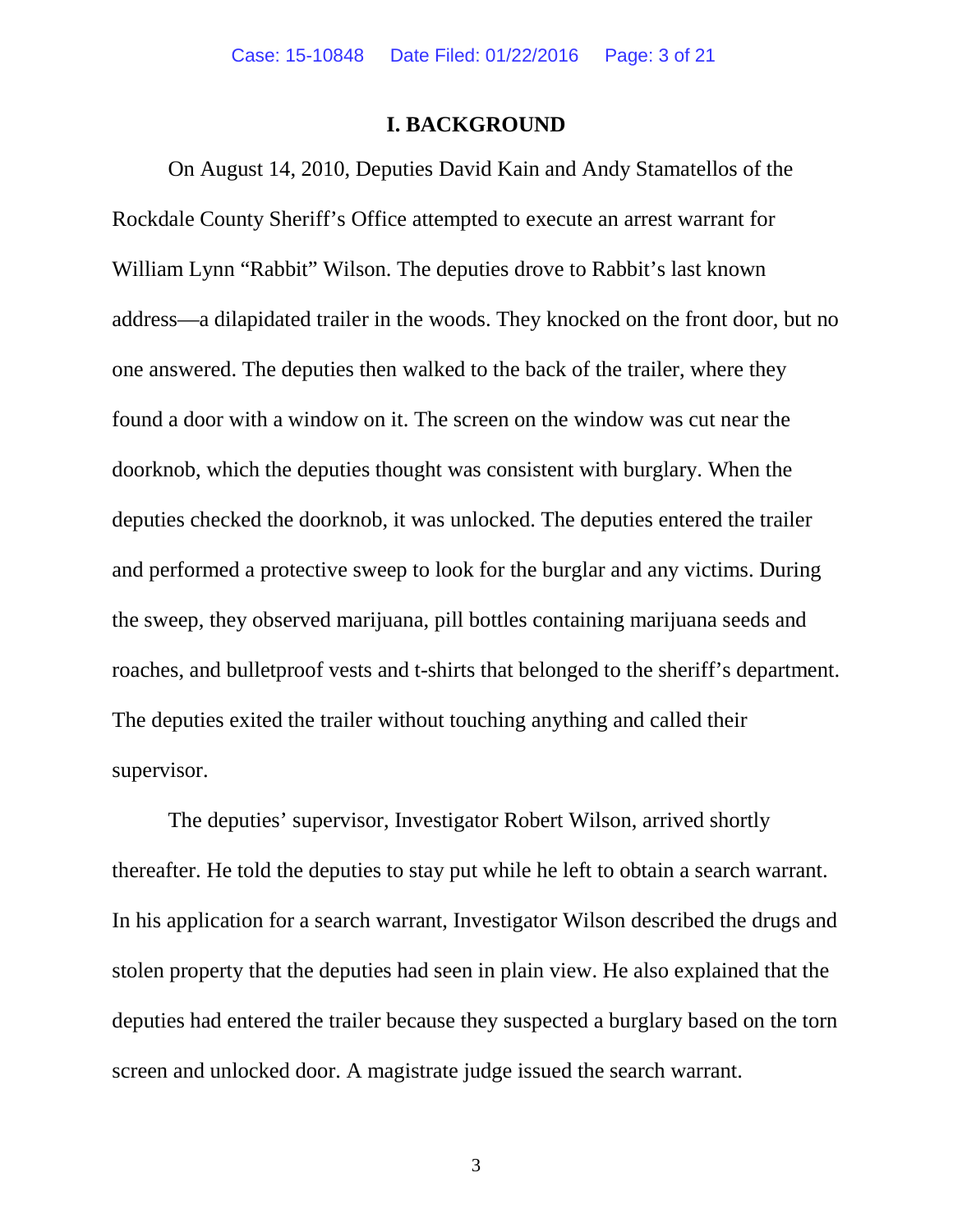While the deputies were waiting for the investigator to return, Ernest and Amy Black showed up. As it turned out, they lived in the trailer, not Rabbit. The investigator later returned with the search warrant, and the officers searched the Blacks' trailer. The officers seized the marijuana and the clothing from the sheriff's department, and they found several crack pipes as well. The officers arrested the Blacks and took them to the county jail. That same day, Investigator Wilson applied for arrest warrants. His application cited the evidence that the deputies found in the Blacks' trailer and stated that he had probable cause to believe that the Blacks had committed the crimes of possession with intent to distribute marijuana, Ga. Code Ann. § 16-13-30(j); possession of drug-related objects, *id.* § 16-13-32.2; and theft by receiving stolen property, *id.* § 16-8-7. A magistrate judge issued the arrest warrants.

Ernest Black spent over a month in the county jail. At the time, Sheriff Jeff Wigington was in charge of the sheriff's department, which runs the jail. While incarcerated, Ernest fell down the stairs and injured his back. The medical staff placed Ernest in a booking cell so they could monitor his condition more closely. Inmates in booking cells do not receive the same privileges as inmates in the general population—for example, they cannot shower without asking permission, watch television, exercise, or mingle in the common area. Their beds are also less comfortable, and the lights are never dimmed.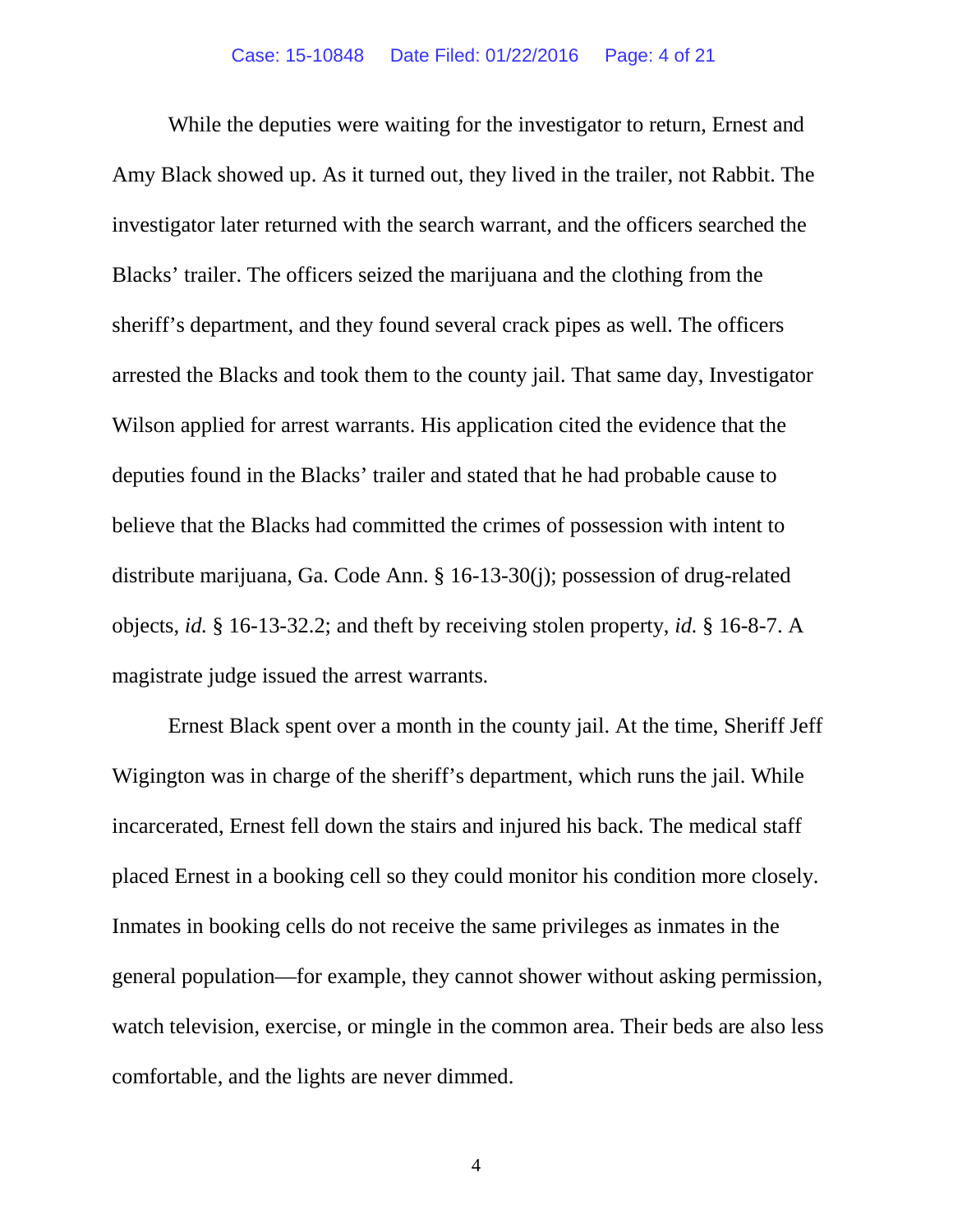The district attorney prosecuted Ernest and Amy Black on the drug and theft charges. The Blacks moved to suppress the evidence that the officers found in their trailer. They argued that the evidence was discovered during an illegal search in violation of the Fourth and Fourteenth Amendments. The superior court agreed and granted the Blacks' motion to suppress. The superior court ruled that the deputies' initial entry into the trailer was illegal. The arrest warrant did not permit their entry because they had no reason to believe that Rabbit was inside. Nor did exigent circumstances justify their entry: the deputies did not hear anyone burgling the trailer, and the cuts on the screen were unreliable because the entire trailer was in disrepair. Because the deputies' initial entry was invalid, the superior court ruled that the search warrant was invalid as well. Accordingly, the superior court suppressed the drugs, drug paraphernalia, and clothing that the officers found in the trailer. The district attorney then dropped the charges against the Blacks.

The Blacks later filed a civil action in the district court against Deputy Kain, Deputy Stamatellos, Investigator Wilson, Sheriff Wigington, and three jailers. Their complaint alleged seven counts. They sued the deputies for trespass, false imprisonment, and an illegal search under Georgia law. They sued the deputies and investigator for malicious prosecution under federal law, and they sued the deputies, investigator, and sheriff for false arrest. The Blacks also brought a claim of inadequate medical care against the sheriff and the jailers. Finally, they sued the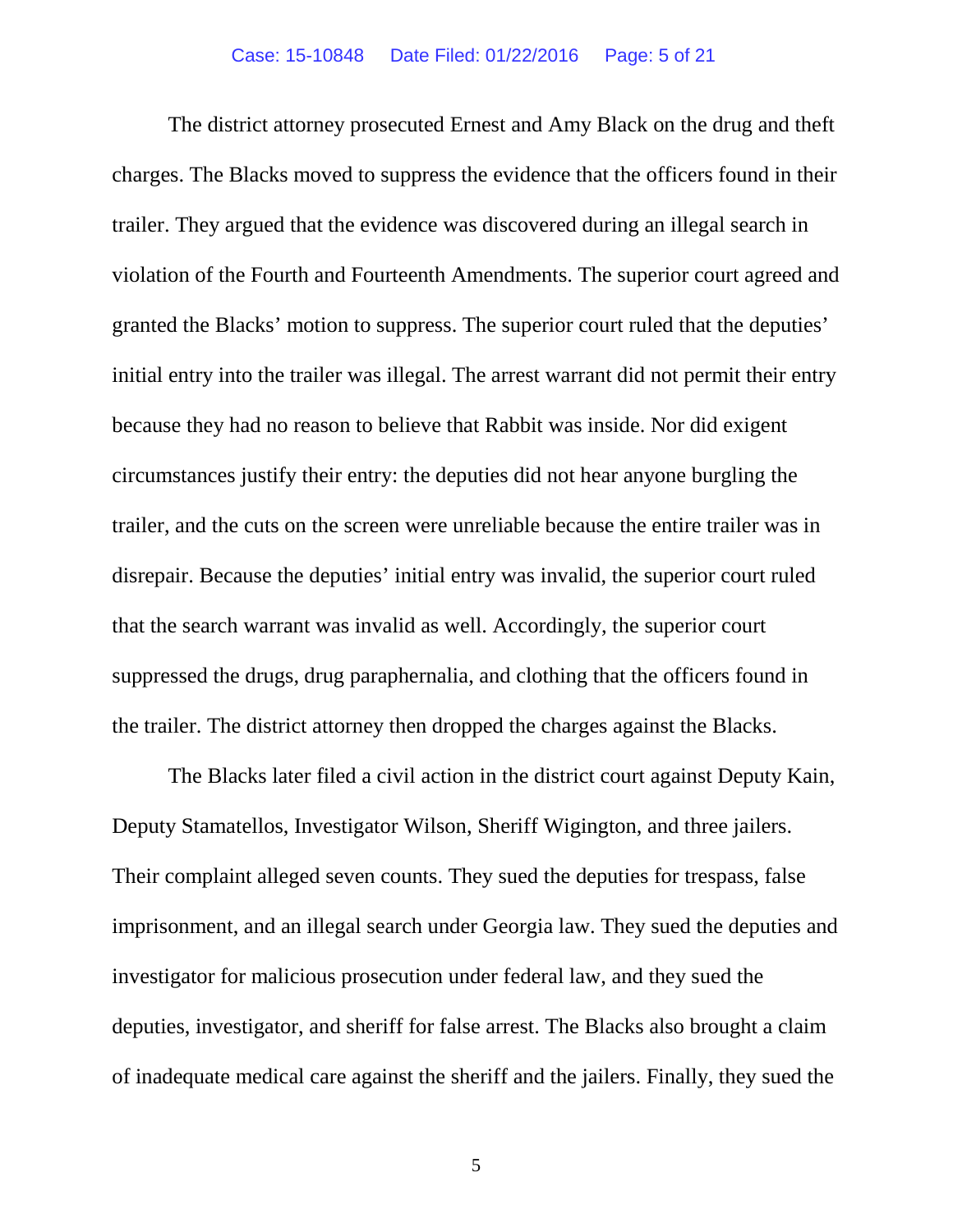sheriff in his official capacity for violations of Title II of the Americans with Disabilities Act. The Blacks sought money damages from each defendant.

As the litigation progressed, several defendants and claims were dismissed. The Blacks voluntarily dismissed two of the jailers. Later, they conceded that the third jailer should be dismissed, that their claim of inadequate medical care lacked merit, and that their claim of false arrest was untimely. The district court also dismissed their claim of false imprisonment as untimely. What remained were the Blacks' claim of trespass against the deputies, their claim of malicious prosecution against the deputies and investigator, and their claim under Title II of the Disabilities Act against the sheriff.

With respect to these remaining claims, the officers filed a motion for summary judgment on the basis of immunity. The deputies argued that, under Georgia law, they are entitled to official immunity from the claim of trespass. The deputies and investigator argued that, under federal law, they are entitled to qualified immunity from the claim of malicious prosecution. And the sheriff argued that, under the Eleventh Amendment, he is entitled to sovereign immunity from the claim under Title II. The district court rejected each of these defenses.

The district court ruled that the deputies were not entitled to official immunity from the claim of trespass. In Georgia, a state official cannot be sued for his discretionary actions unless he acted with "actual malice" or an "actual intent to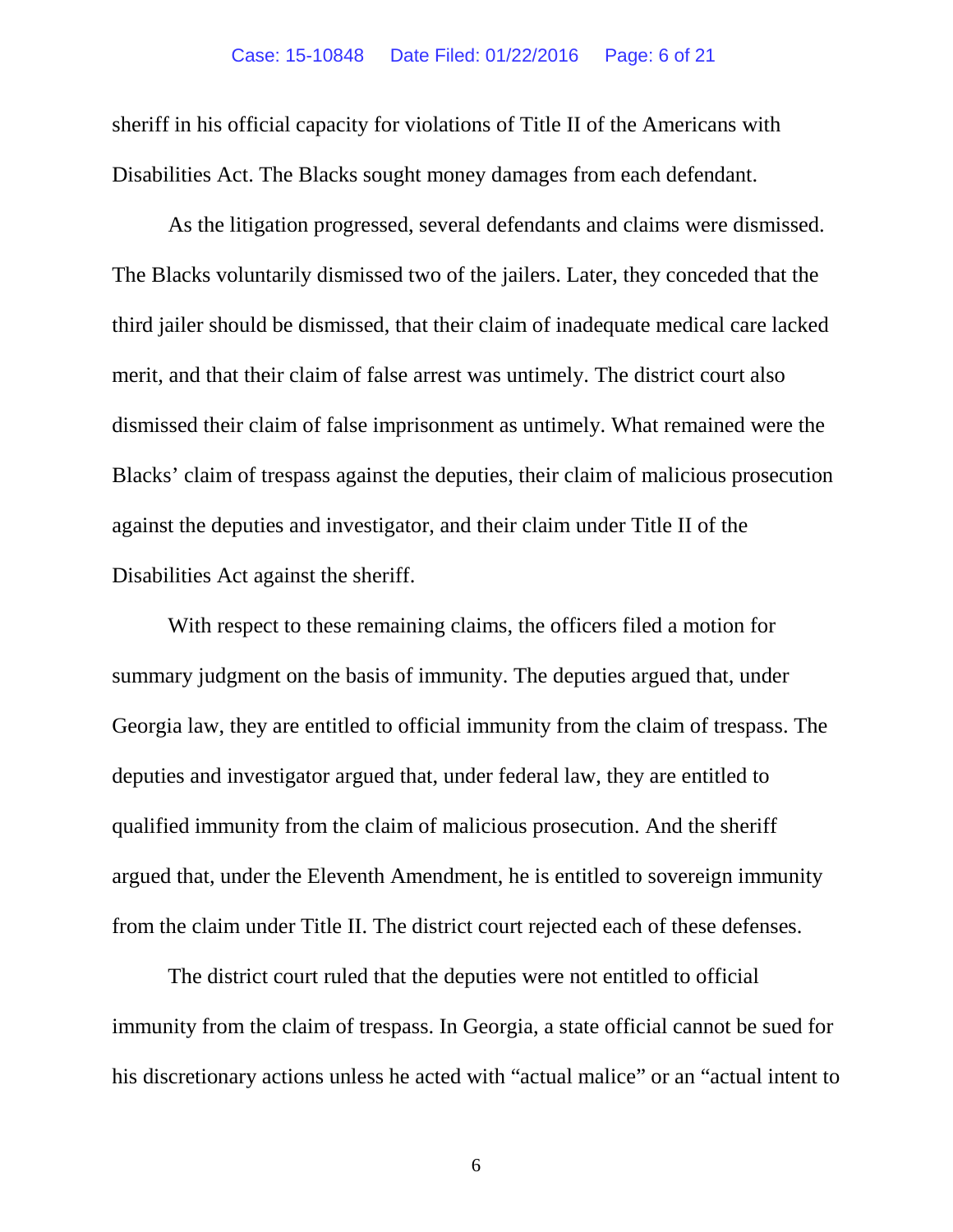cause injury." Ga. Const. art. I,  $\S 2$ ,  $\P IX(d)$ . The district court reasoned that a factual dispute remained about whether the deputies acted with actual malice: "A jury could find that Defendants intended to enter the trailer knowing they lacked a warrant or exigent circumstances (a deliberate intention to do wrong), constituting a trespass under Georgia law." With respect to the claim of malicious prosecution, the district court reasoned that the deputies' entry was clearly unlawful because they had no reason to believe that Rabbit Wilson was inside or that a burglary was taking place. The district court assumed that, if the deputies' entry was unlawful, then the drugs and property found in the trailer could not serve as probable cause. As for the claim under Title II of the Disabilities Act, the district court concluded that the Act abrogates sovereign immunity when a defendant's conduct simultaneously violates Title II and the Fourteenth Amendment, *United States v. Georgia*, 546 U.S. 151, 159, 126 S. Ct. 877, 882 (2006), and that "irrationally preventing disabled persons from accessing activities and services in prisons" would violate both Title II and the Equal Protection Clause.

### **II. STANDARD OF REVIEW**

We review *de novo* whether the officers are entitled to immunity. *Hoyt v. Cooks*, 672 F.3d 972, 981 (11th Cir. 2012) (official immunity); *Townsend v. Jefferson Cty.*, 601 F.3d 1152, 1157 (11th Cir. 2010) (qualified immunity); *Nat'l Ass'n of Bds. of Pharmacy v. Bd. of Regents of the Univ. Sys. of Ga.*, 633 F.3d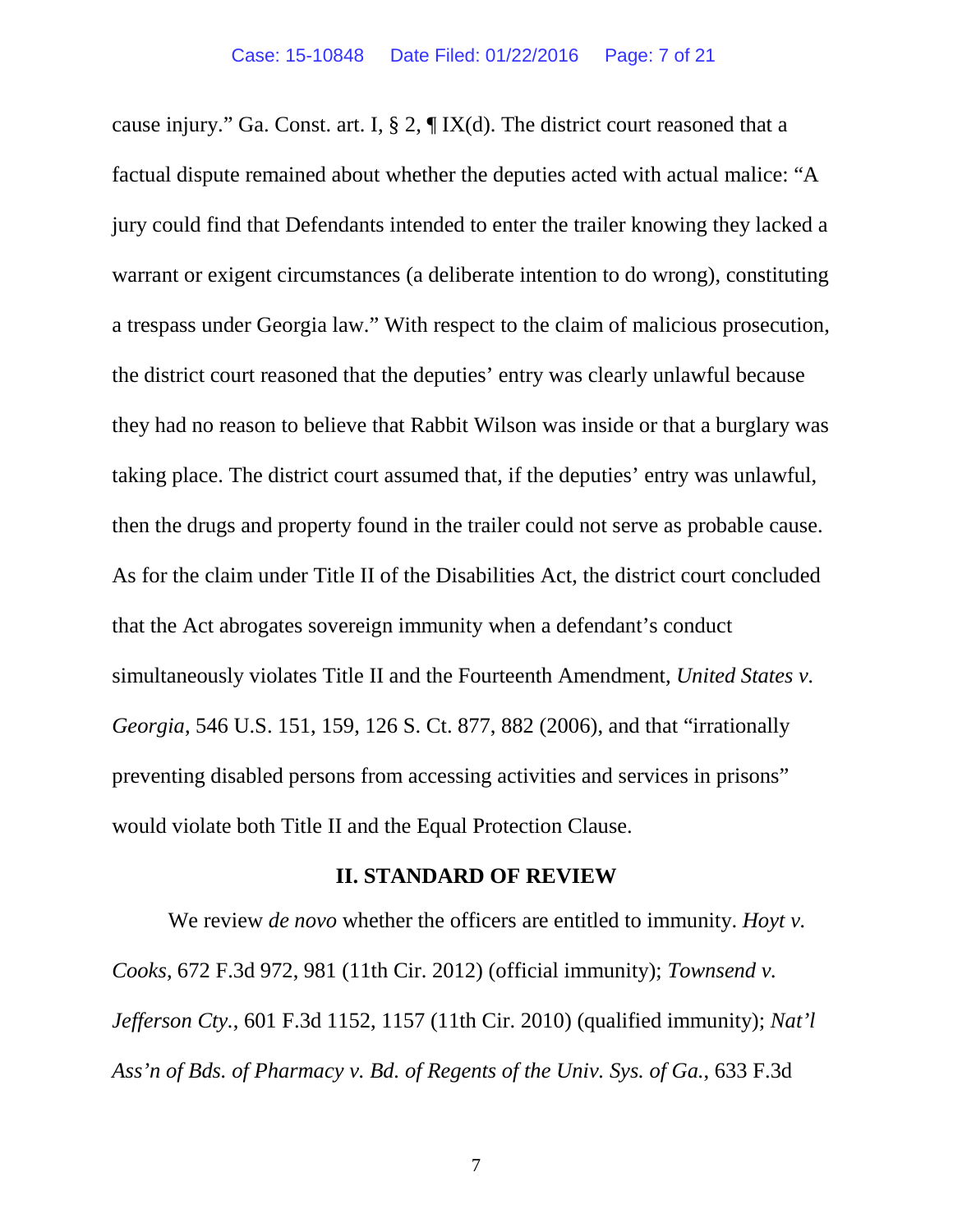1297, 1313 (11th Cir. 2011) (sovereign immunity). Because the officers raised their defenses in a motion for summary judgment, they should prevail if there is "no genuine dispute as to any material fact" and they are entitled to immunity "as a matter of law." Fed. R. Civ. P. 56(a). In making this determination, we view the evidence in the light most favorable to the Blacks and draw all reasonable inferences in their favor. *See Valderrama v. Rousseau*, 780 F.3d 1108, 1112 (11th Cir. 2015). But an inference is not "reasonable" and a dispute is not "genuine" if it is based on conclusory allegations and speculation. *Id.*; *Marshall v. City of Cape Coral*, 797 F.2d 1555, 1559 (11th Cir. 1986).

#### **III. DISCUSSION**

The officers contend that they are immune from the Blacks' remaining claims. The deputies contend that they are entitled to official immunity from the claim of trespass, the deputies and investigator contend that they are entitled to qualified immunity from the claim of malicious prosecution, and the sheriff contends that he is entitled to sovereign immunity from the claim under Title II of the Disabilities Act. We address these defenses in turn, and we conclude that the deputies and investigator are entitled to immunity but the sheriff is not.

### *A. The Deputies Are Entitled to Official Immunity from the Claim of Trespass Under Georgia Law.*

The Blacks contend that Deputies Kain and Stamatellos are liable for trespass because they entered the Blacks' trailer unlawfully. In Georgia, a person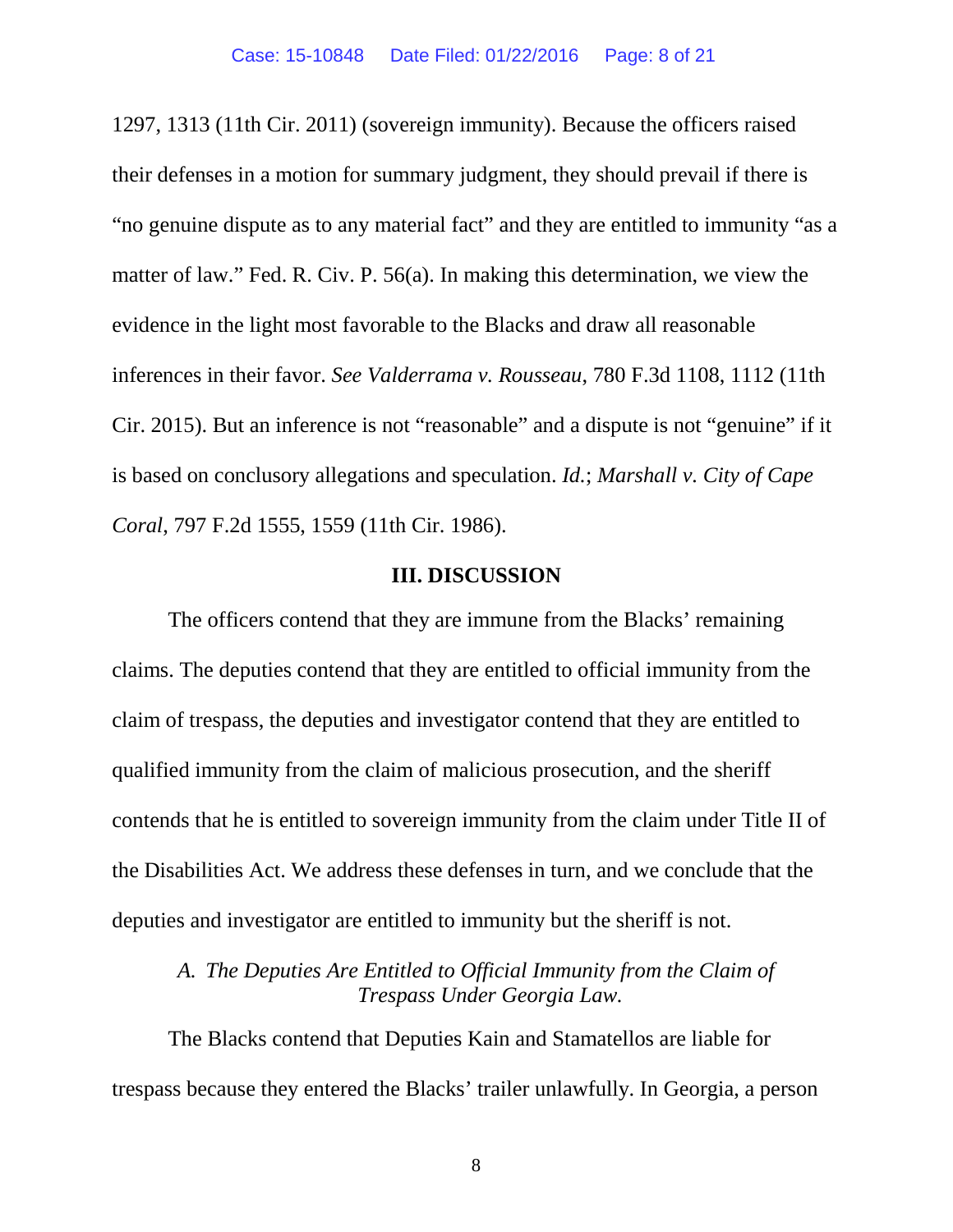commits a trespass if he "unlawfully interferes" with "[t]he right of enjoyment of private property." Ga. Code Ann. § 51-9-1. But under the Georgia Constitution, state officials are entitled to official immunity for their discretionary actions unless they acted with "actual malice" or an "actual intent to cause injury." Ga. Const. art. I, § 2, ¶ IX(d). The Blacks argue that the deputies' entry was so unlawful that it raises an inference of actual malice. The deputies respond that the facts justify no such inference.

We agree with the deputies that their conduct does not raise an inference of actual malice under Georgia law. Actual malice is a demanding standard: it requires an officer to act with "a deliberate intention to do a wrongful act." *Adams v. Hazelwood*, 520 S.E.2d 896, 898 (Ga. 1999). True, a jury can infer actual malice based on an officer's conduct. *See Lagroon v. Lawson*, 759 S.E.2d 878, 883 (Ga. Ct. App. 2014). But unreasonable conduct does not support such an inference. *See Bashir v. Rockdale Cty.*, 445 F.3d 1323, 1333 (11th Cir. 2006); *Marshall v. Browning*, 712 S.E.2d 71, 75 (Ga. Ct. App. 2011); *Anderson v. Cobb*, 573 S.E.2d 417, 419 (Ga. Ct. App. 2002). Even recklessly illegal conduct does not support an inference of actual malice. *See Murphy v. Bajjani*, 647 S.E.2d 54, 60 (Ga. 2007); *Daley v. Clark*, 638 S.E.2d 376, 386 (Ga. Ct. App. 2006).

Nothing in this record suggests that the deputies acted with actual malice. The deputies consistently stated that they entered the trailer due to exigent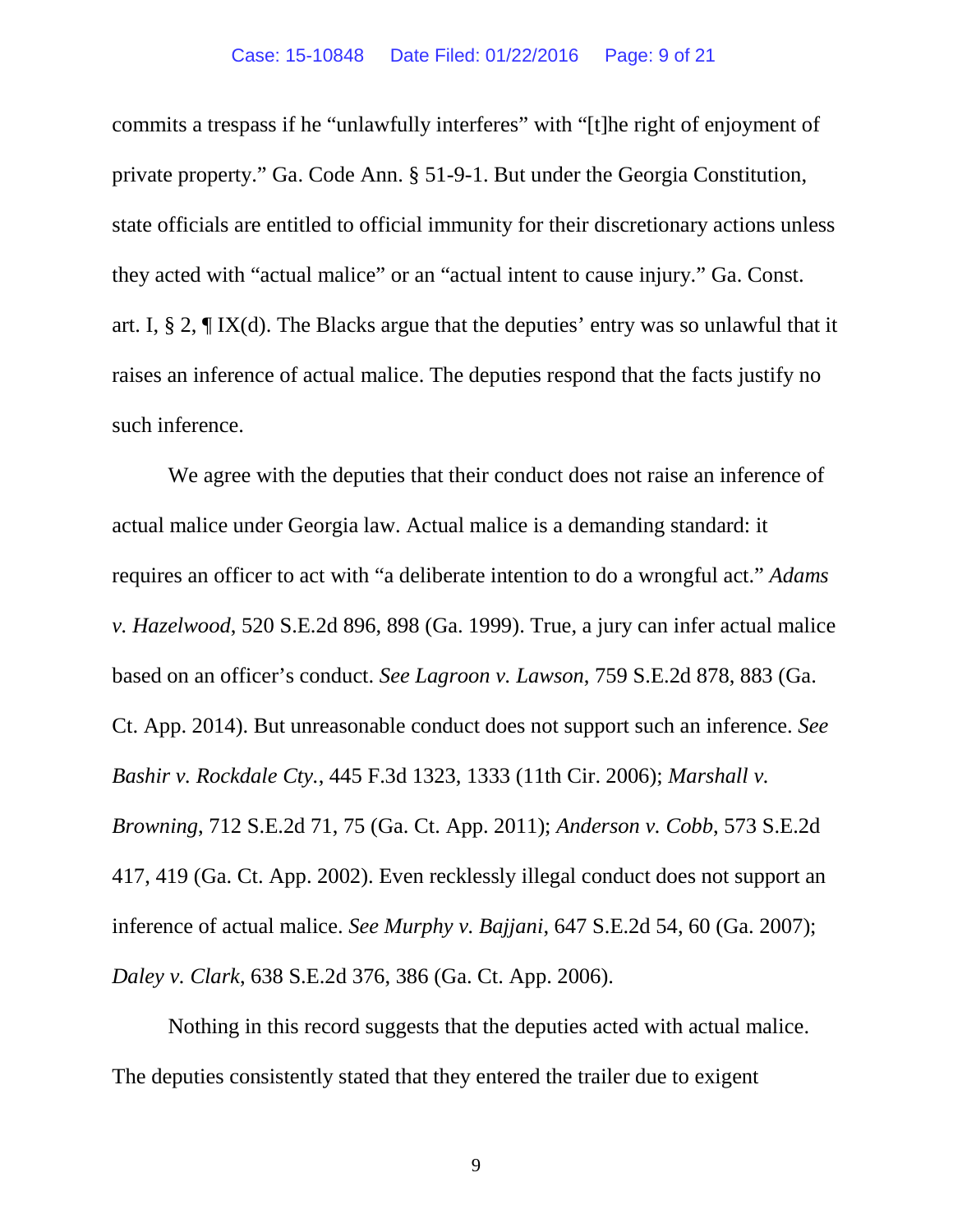circumstances—specifically, a burglary. Their assessment was not baseless: a screen near the handle of the door was cut in a manner consistent with burglary, and the door was unlocked. Perhaps the deputies' assessment was "misguided" or even "reckless," but that kind of conduct does not give rise to an inference of actual malice under Georgia law. *Marshall*, 712 S.E.2d at 75 (quoting *Todd v. Kelly*, 535 S.E.2d 540, 542 (Ga. Ct. App. 2000)); *Murphy*, 647 S.E.2d at 60. And we decline the Blacks' invitation to "speculate" about the officers' motives or to make "assumptions that simply are not justified by the record, even viewed most favorably to [the Blacks]." *Conley v. Dawson*, 572 S.E.2d 34, 37 (Ga. Ct. App. 2002). Because the Blacks have not raised a genuine dispute of material fact about the presence of actual malice, the deputies are entitled to official immunity as a matter of law.

# *B. The Deputies and Investigator Are Entitled to Qualified Immunity from the Claim of Malicious Prosecution.*

The Blacks allege that Deputy Kain, Deputy Stamatellos, and Investigator Wilson are liable for malicious prosecution under federal law. To recover for malicious prosecution, a plaintiff must prove "(1) the elements of the common law tort of malicious prosecution, and (2) a violation of her Fourth Amendment right to be free from unreasonable seizures." *Kingsland v. City of Miami*, 382 F.3d 1220, 1234 (11th Cir. 2004). The common-law elements include "(1) a criminal prosecution instituted or continued by the present defendant; (2) with malice and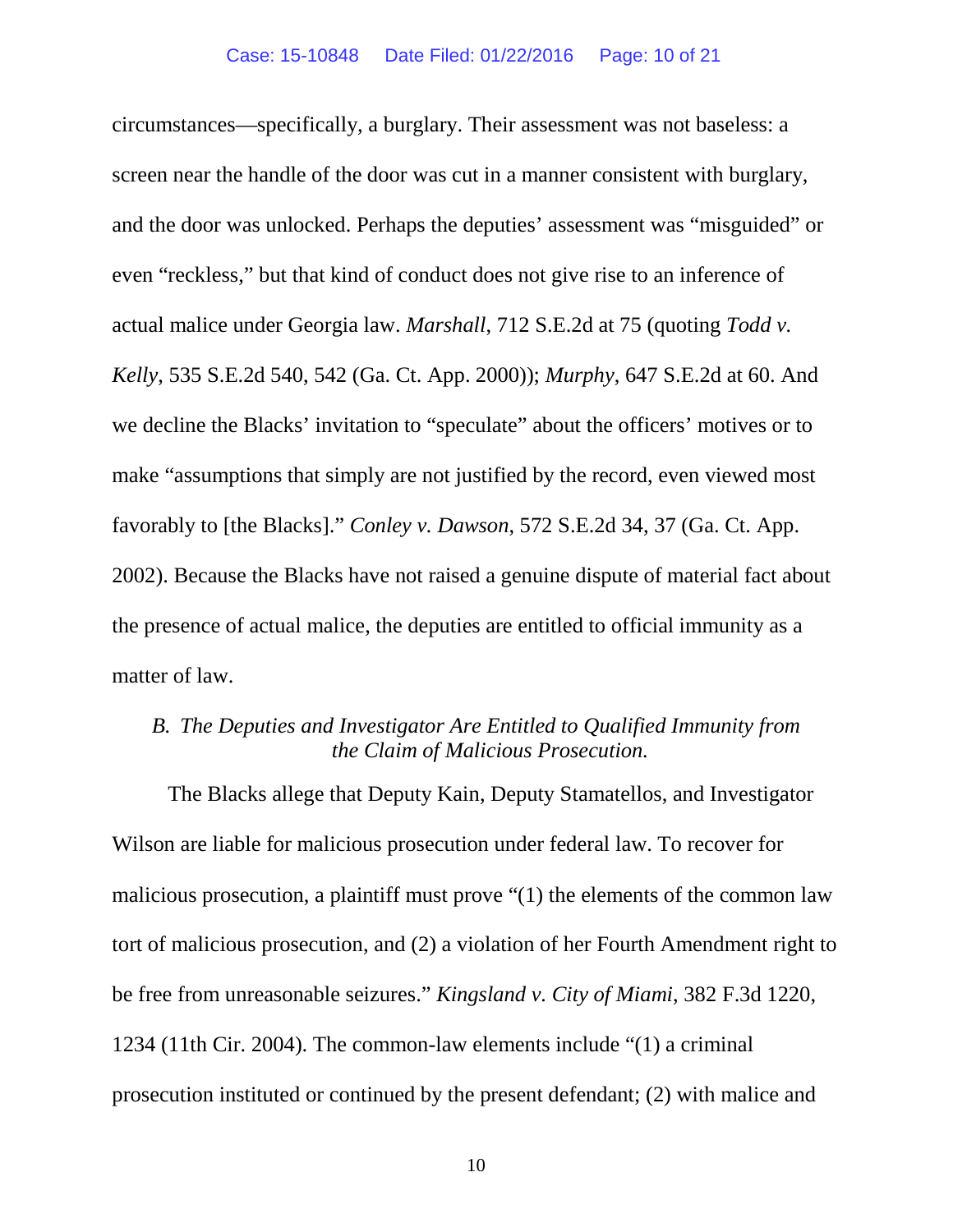without probable cause; (3) that terminated in the plaintiff accused's favor; and (4) caused damage to the plaintiff accused." *Wood v. Kesler*, 323 F.3d 872, 882 (11th Cir. 2003). The officers contend that they are qualifiedly immune from this claim. An officer is entitled to qualified immunity for his discretionary actions unless he violated "clearly established statutory or constitutional rights of which a reasonable person would have known." *Case v. Eslinger*, 555 F.3d 1317, 1325 (11th Cir. 2009) (quoting *Harlow v. Fitzgerald*, 457 U.S. 800, 818, 102 S. Ct. 2727, 2738 (1982)).

The officers argue that they did not violate the Blacks' rights for two reasons. First, they contend that the drugs, drug paraphernalia, and clothing from the Blacks' trailer provided probable cause to arrest them. It does not matter whether this evidence was discovered during an illegal search, the officers argue, because the exclusionary rule does not apply in civil cases. Second, the officers argue that causation is lacking because the district attorney, not the officers, made the decision to prosecute the Blacks. We agree with the officers' first argument and need not consider their second argument.

The officers are correct that the presence of probable cause defeats a claim of malicious prosecution. A plaintiff cannot recover for malicious prosecution unless she proves "a violation of her Fourth Amendment right to be free from unreasonable seizures." *Kingsland*, 382 F.3d at 1234. But the illegal seizure cannot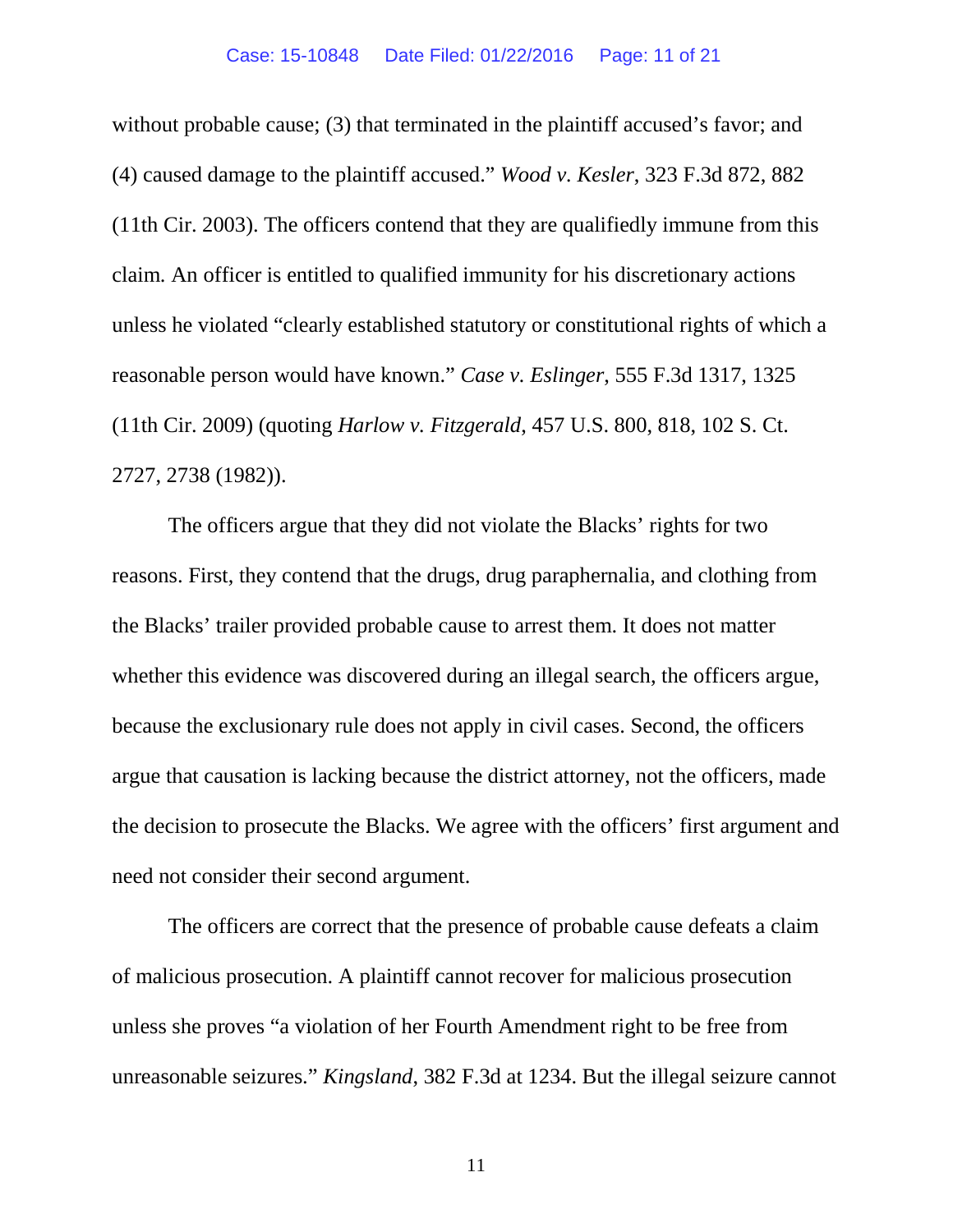be just any seizure: unlike the torts of false arrest and false imprisonment, the tort of malicious prosecution requires a seizure "pursuant to legal process." *Heck v. Humphrey*, 512 U.S. 477, 484, 114 S. Ct. 2364, 2371 (1994). Legal process includes an arrest warrant. *See Whiting v. Traylor*, 85 F.3d 581, 585 (11th Cir. 1996). A police officer who applies for an arrest warrant can be liable for malicious prosecution if he should have known that his application "failed to establish probable cause," *Kelly v. Curtis*, 21 F.3d 1544, 1553 (11th Cir. 1994) (quoting *Malley v. Briggs*, 475 U.S. 335, 345, 106 S. Ct. 1092, 1098 (1986)), or if he made statements or omissions in his application that were material and "perjurious or recklessly false," *id.* at 1554 (citing *Franks v. Delaware*, 438 U.S. 154, 156, 165–71, 98 S. Ct. 2674, 2676, 2681–84 (1978)). Concomitantly, a police officer cannot be liable for malicious prosecution if the arrest warrant was supported by probable cause. *See Wood*, 323 F.3d at 882.

The arrest warrants for the Blacks were plainly supported by probable cause. "Probable cause" means "facts and circumstances sufficient to warrant a prudent man in believing that the suspect had committed . . . an offense." *Grider v. City of Auburn*, 618 F.3d 1240, 1257 (11th Cir. 2010) (quoting *Gerstein v. Pugh*, 420 U.S. 103, 111, 95 S. Ct. 854, 862 (1975)). The applications for the arrest warrants listed the marijuana, drug paraphernalia, and clothing that the officers found in the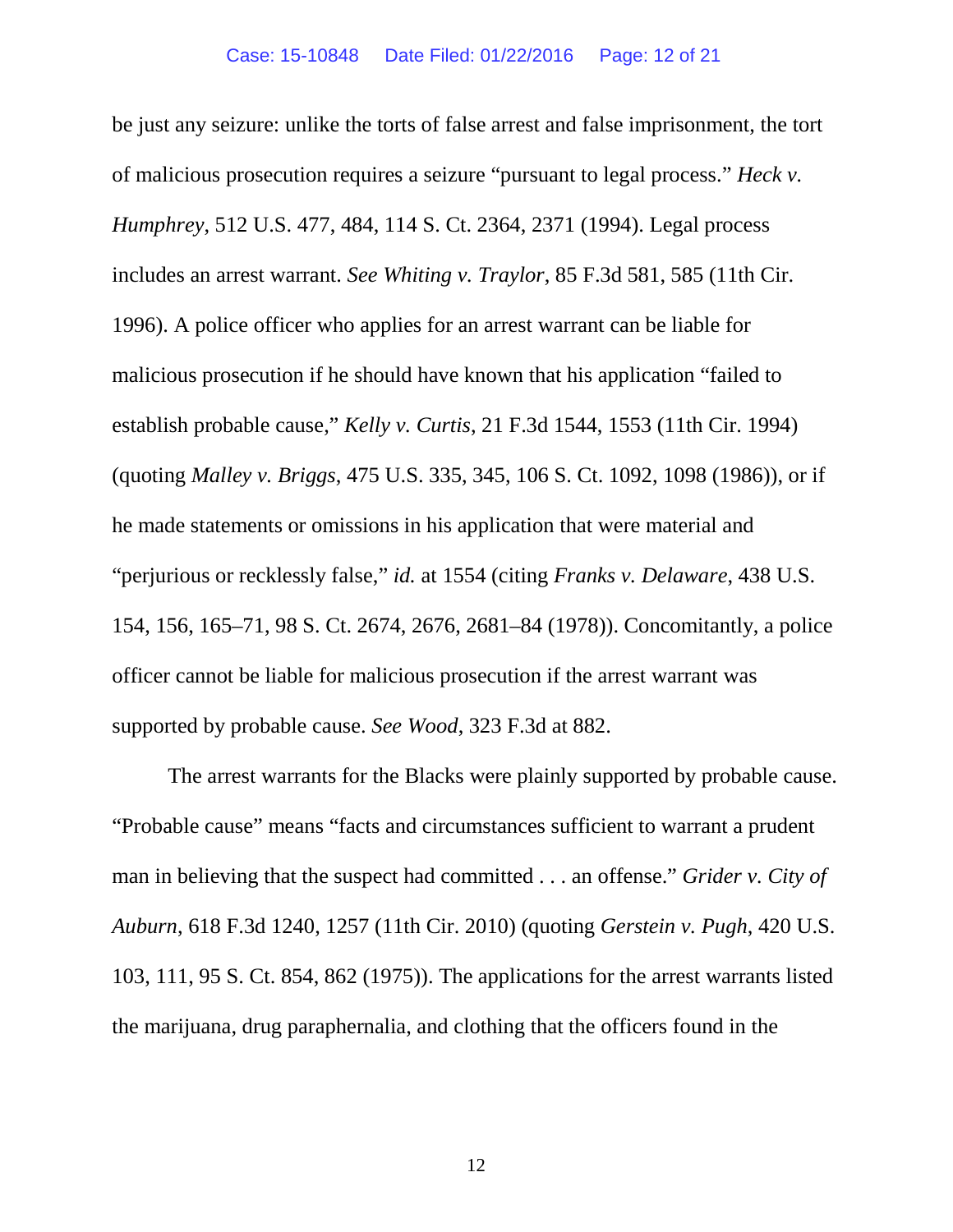Blacks' trailer. This evidence suggested that the Blacks had committed the alleged crimes.

The Blacks argue that the evidence from their trailer could not provide probable cause because it was obtained during an illegal search, but they wrongly assume that the exclusionary rule applies in this civil case. In a *criminal* case, a warrant based on evidence discovered during an illegal search might be invalid as "fruit of the poisonous tree." *See United States v. Karo*, 468 U.S. 705, 719, 104 S. Ct. 3296, 3305–06 (1984). The fruit-of-the-poisonous-tree doctrine is a component of the exclusionary rule. *United States v. Terzado-Madruga*, 897 F.2d 1099, 1112–13 (11th Cir. 1990). But the exclusionary rule is not a "personal constitutional right" or a requirement of the Fourth Amendment; it is a "judicially created remedy" that is meant to prevent violations of the Fourth Amendment "through its deterrent effect." *United States v. Calandra*, 414 U.S. 338, 347–48, 94 S. Ct. 613, 619–20 (1974). Because the exclusionary rule "exacts a heavy toll on both the judicial system and society at large" by "requir[ing] courts to ignore reliable, trustworthy evidence," *Davis v. United States*, U.S. , 131 S. Ct. 2419, 2427 (2011), the rule does not apply unless "its deterrence benefits outweigh its 'substantial social costs,'" *Pa. Bd. of Prob. & Parole v. Scott*, 524 U.S. 357, 363, 118 S. Ct. 2014, 2019 (1998) (quoting *United States v. Leon*, 468 U.S. 897, 907, 104 S. Ct. 3405, 3412 (1984)). The Supreme Court has never held that the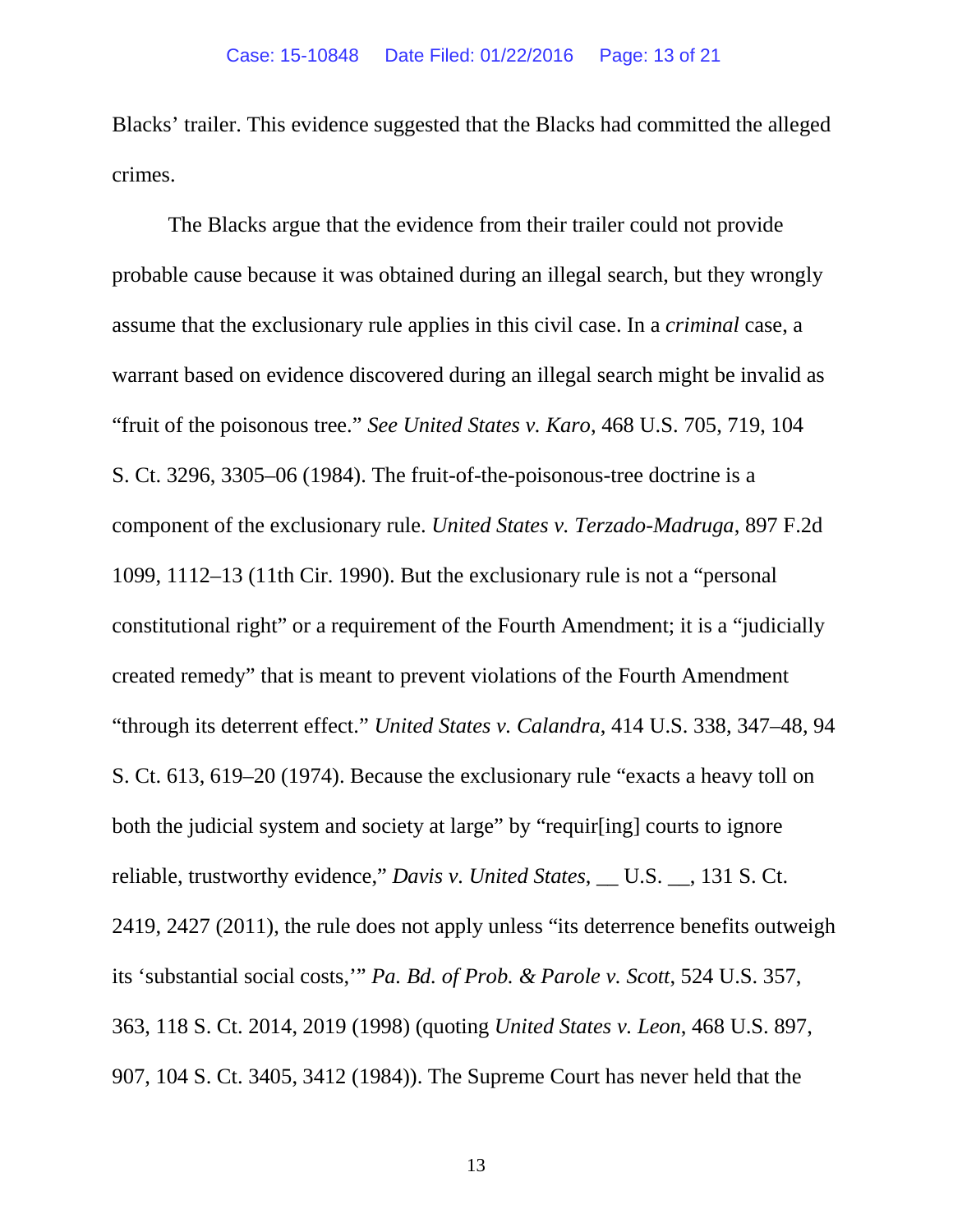benefits of the exclusionary rule outweigh its costs in a civil case. *See INS v. Lopez-Mendoza*, 468 U.S. 1032, 1041, 104 S. Ct. 3479, 3485 (1984); *United States v. Janis*, 428 U.S. 433, 447, 96 S. Ct. 3021, 3029 (1976). And our predecessor court has held that the exclusionary rule did not apply in a civil suit against police officers, *see Jonas v. City of Atlanta*, 647 F.2d 580, 587–88 (5th Cir. Unit B June 1981), *abrogated in part on other grounds by Lindsey v. Storey*, 936 F.2d 554 (11th Cir. 1991), although it did not completely foreclose the possibility that the rule could apply in some contexts, *see id.* at 588 n.12. Two of our sister circuits, however, have held that the exclusionary rule and the fruit-of-the-poisonous-tree doctrine never apply in a civil suit against police officers. *See Townes v. City of New York*, 176 F.3d 138, 145 (2d Cir. 1999); *Wren v. Towe*, 130 F.3d 1154, 1158 (5th Cir. 1997).

We now join our sister circuits and hold that the exclusionary rule does not apply in a civil suit against police officers. The cost of applying the exclusionary rule in this context is significant: officers could be forced to pay damages based on an overly truncated version of the evidence. And the deterrence benefits are miniscule. Police officers are already deterred from violating the Fourth Amendment because the evidence that they find during an illegal search or seizure cannot be used in a criminal prosecution—the primary "concern and duty" of the police. *Jonas*, 647 F.2d at 588; *see also Janis*, 428 U.S. at 453, 96 S. Ct. at 3032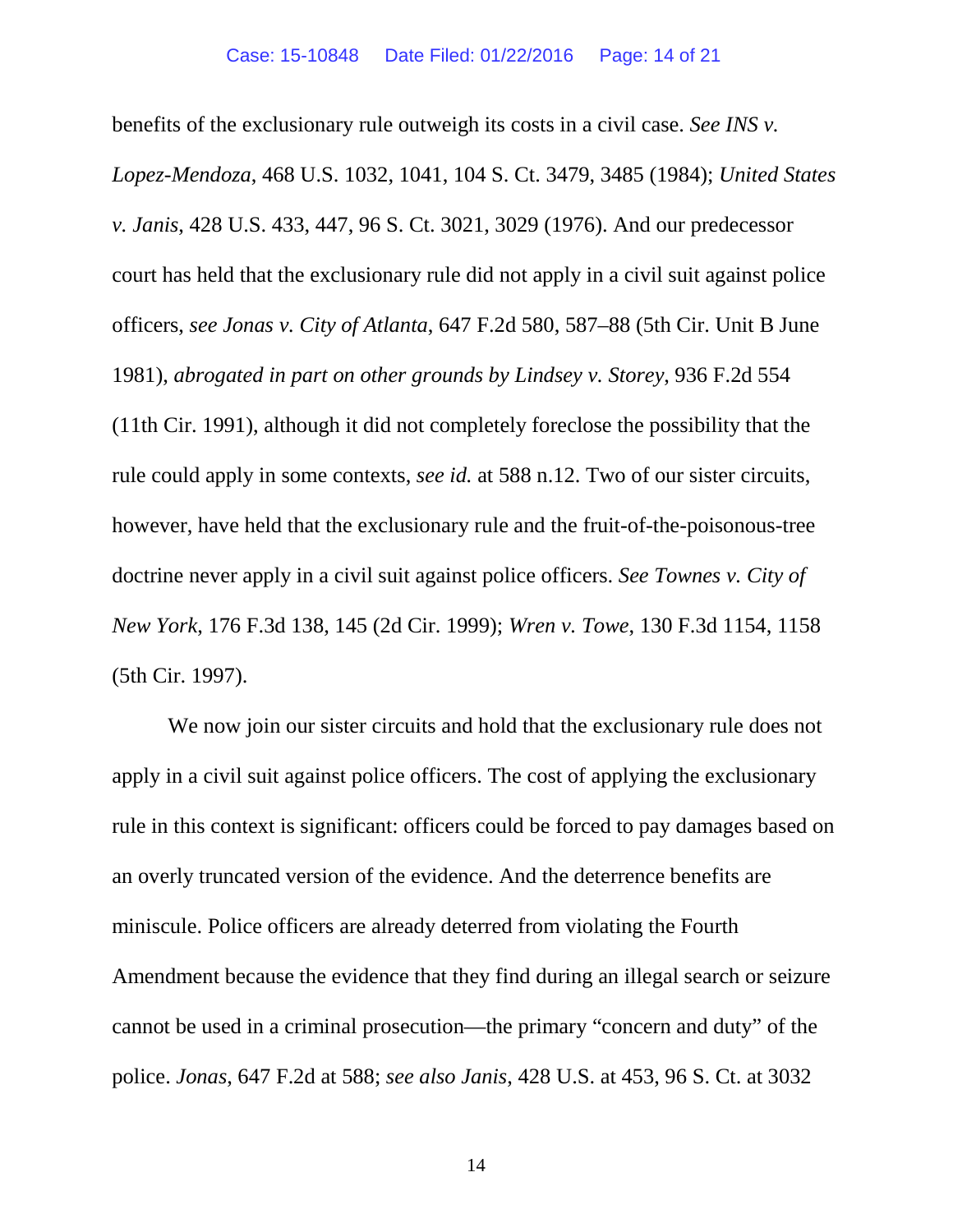("If the exclusionary rule is the 'strong medicine' that its proponents claim it to be, then its use [in criminal trials] must be assumed to be a substantial and efficient deterrent."). Moreover, plaintiffs can still sue a police officer for the illegal search or seizure, regardless whether the officers can rely on illegally obtained evidence to defend themselves against other types of claims. This threat of civil liability will adequately deter police officers from violating the Fourth Amendment, whether or not the exclusionary rule applies in civil cases. *See Hudson v. Michigan*, 547 U.S. 586, 597–98, 126 S. Ct. 2159, 2167–68 (2006). The "additional marginal deterrence" of applying the exclusionary rule in this context "would not outweigh the societal cost of excluding relevant evidence and decreasing the possibility of obtaining accurate factual findings." *Jonas*, 647 F.2d at 588. And we see no difference between applying the exclusionary rule and preventing an officer from proving probable cause based on evidence obtained during an illegal search. "Exclusion of the evidence found by [the officers] on the basis that they had no legal right to search the [area] would, in effect, be an application of the exclusionary rule to this case. Such an application would be inappropriate." *Wren*, 130 F.3d at 1158. Accordingly, the officers can rely on the evidence that they found in the Blacks' trailer to prove that the arrest warrants were supported by probable cause.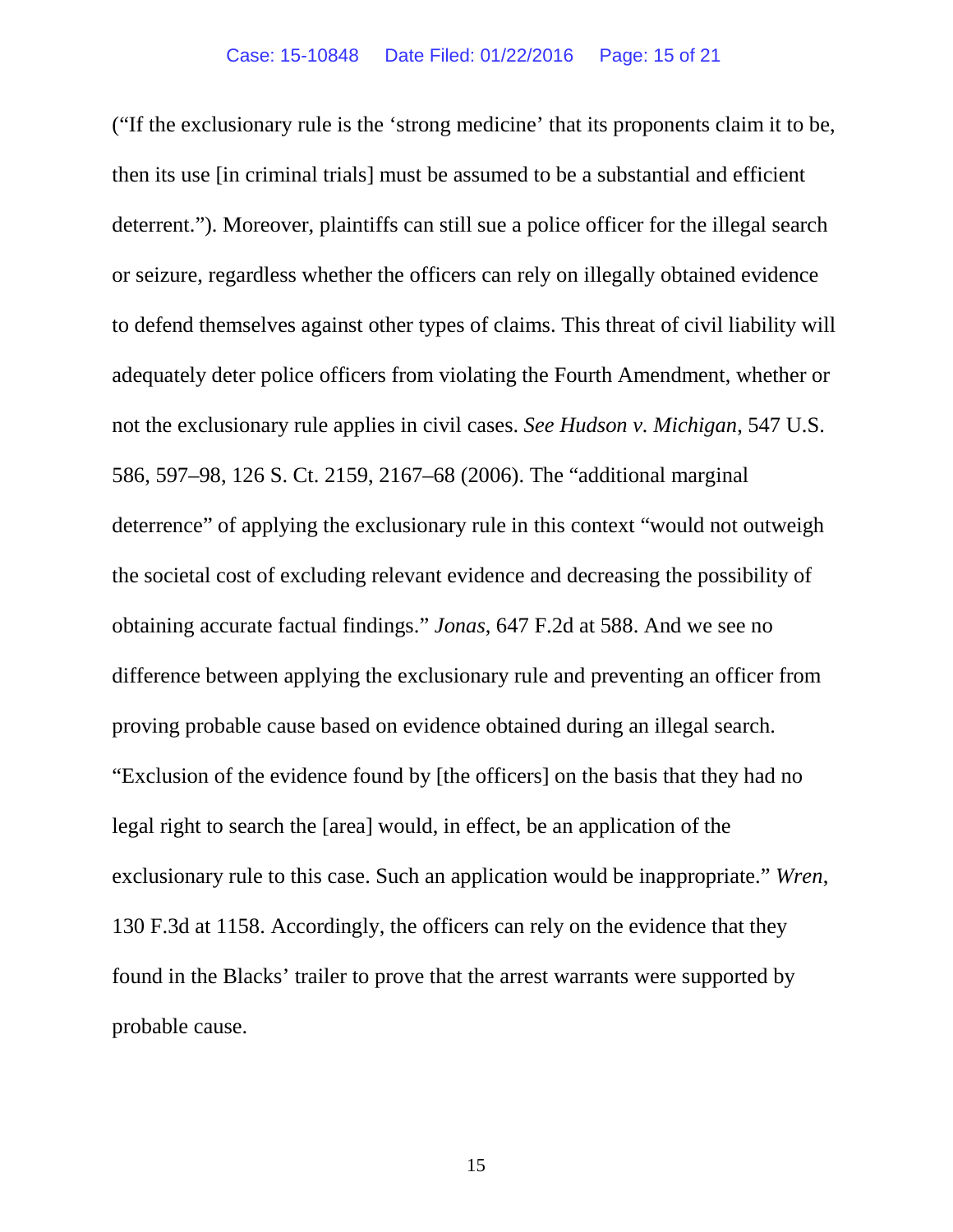The Blacks complain that the officers forfeited their argument about the inapplicability of the exclusionary rule by not raising it below, but we disagree. In the district court, the officers argued that they had probable cause to arrest the Blacks. The officers' argument about the inapplicability of the exclusionary rule is "not a new claim . . . but a new argument to support what has been [their] consistent claim" that the arrest warrants were supported by probable cause. *Lebron v. Nat'l R.R. Passenger Corp.*, 513 U.S. 374, 379, 115 S. Ct. 961, 965 (1995). "Although new claims or issues may not be raised, new *arguments* relating to preserved claims may be reviewed on appeal." *Pugliese v. Pukka Dev., Inc.*, 550 F.3d 1299, 1304 n.3 (11th Cir. 2008). And the parties have fully briefed and argued the question of whether the exclusionary rule applies.

The Blacks' claim of malicious prosecution fails because Deputy Kain, Deputy Stamatellos, and Investigator Wilson are entitled to qualified immunity. The evidence from the Blacks' trailer provided probable cause for the arrest warrants. It does not matter whether that evidence was discovered in compliance with the Fourth Amendment because the exclusionary rule does not apply in a civil suit against police officers.

# *C. The Sheriff Is Not Entitled to Sovereign Immunity from the Claim under Title II of the Disabilities Act.*

The sheriff contends that he is entitled to sovereign immunity from the Blacks' claim that the sheriff, as the head of the Rockdale County Jail,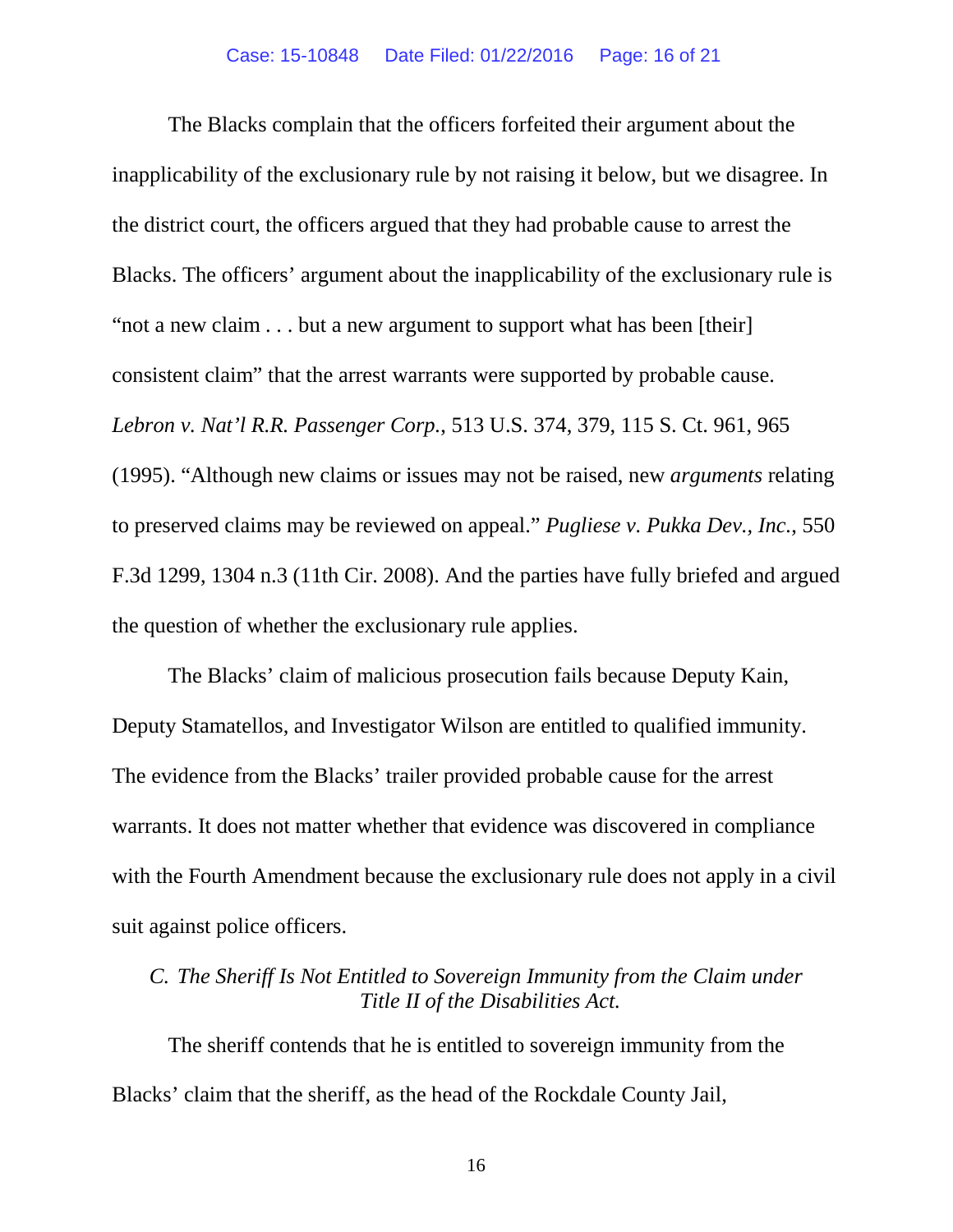discriminated against Ernest by denying him the same privileges as able-bodied inmates. Title II of the Disabilities Act prohibits a "public entity" from denying "services, programs, or activities" to a person on account of his disability. 42 U.S.C. § 12132. The sheriff is an "arm of the State" when he acts in his official capacity as the head of the Rockdale County Jail, *Purcell ex rel. Estate of Morgan v. Toombs Cty.*, 400 F.3d 1313, 1325 (11th Cir. 2005), and the Eleventh Amendment ordinarily prohibits a citizen from suing an arm of the state in federal court, *Edelman v. Jordan*, 415 U.S. 651, 662–63, 94 S. Ct. 1347, 1355 (1974).

The Blacks contend that Congress abrogated the states' sovereign immunity for conduct that violates both Title II and the Equal Protection Clause. The sheriff does not dispute that such a claim *could* abrogate sovereign immunity, but he argues that no abrogation occurred here because the Blacks' argument that the sheriff violated the Equal Protection Clause cannot withstand summary judgment. The Blacks respond that their argument does withstand summary judgment, and they contend, in the alternative, that their argument does not need to satisfy the standard for summary judgment to defeat sovereign immunity. We agree with the Blacks' alternative contention.

The parties are correct that Congress abrogated sovereign immunity for conduct that simultaneously violates Title II and the Equal Protection Clause. Congress can abrogate the states' sovereign immunity if it "unequivocally intends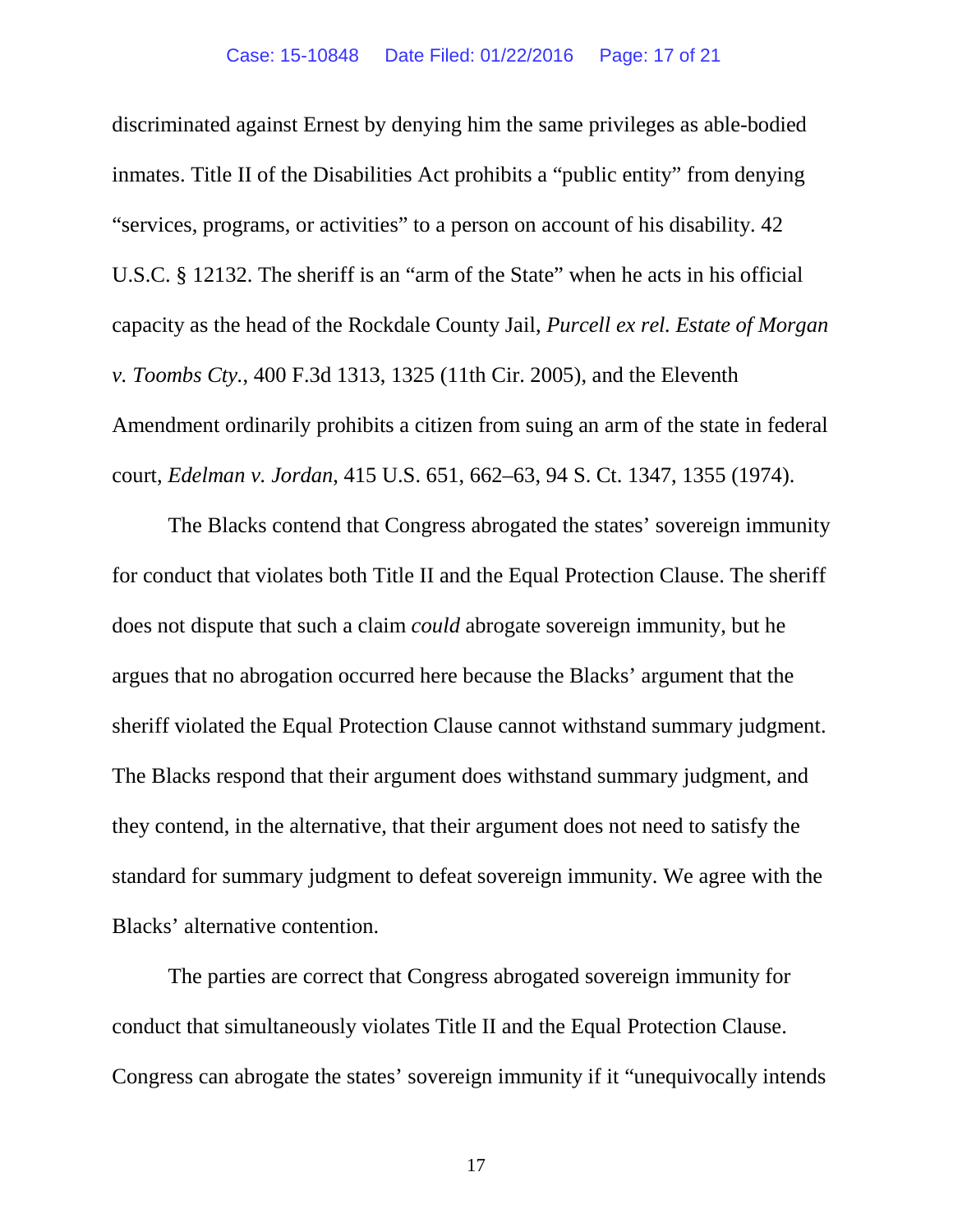to do so" and "act[s] pursuant to a valid grant of constitutional authority." *Bd. of Trustees of Univ. of Ala. v. Garrett*, 531 U.S. 356, 363, 121 S. Ct. 955, 962 (2001) (alteration in original) (quoting *Kimel v. Fla. Bd. of Regents*, 528 U.S. 62, 73, 120 S. Ct. 631, 640 (2000)). The Disabilities Act unequivocally expresses an intent to abrogate sovereign immunity. *Tennessee v. Lane*, 541 U.S. 509, 518, 124 S. Ct. 1978, 1985 (2004). The statute states that "[a] State shall not be immune under the eleventh amendment . . . for a violation of th[e Act]." 42 U.S.C. § 12202. This abrogation is a valid exercise of Congress's authority under section 5 of the Fourteenth Amendment when a plaintiff complains about conduct that violates both Title II and the Fourteenth Amendment. *United States v. Georgia*, 546 U.S. at 159, 126 S. Ct. at 882. And the Blacks argue that the sheriff's conduct violated the "prohibition on irrational disability discrimination" embodied by the Equal Protection Clause of the Fourteenth Amendment. *Lane*, 541 U.S. at 522, 124 S. Ct. at 1988.

Sheriff Wigington contends that sovereign immunity is not abrogated here because the Blacks' constitutional argument cannot survive summary judgment, but the sheriff conflates sovereign immunity with the merits. Sovereign immunity is a question of jurisdiction, *see McClendon v. Ga. Dep't of Cmty. Health*, 261 F.3d 1252, 1256–57 (11th Cir. 2001), and "[j]urisdiction . . . is not defeated . . . by the possibility that the averments might fail to state a cause of action on which [the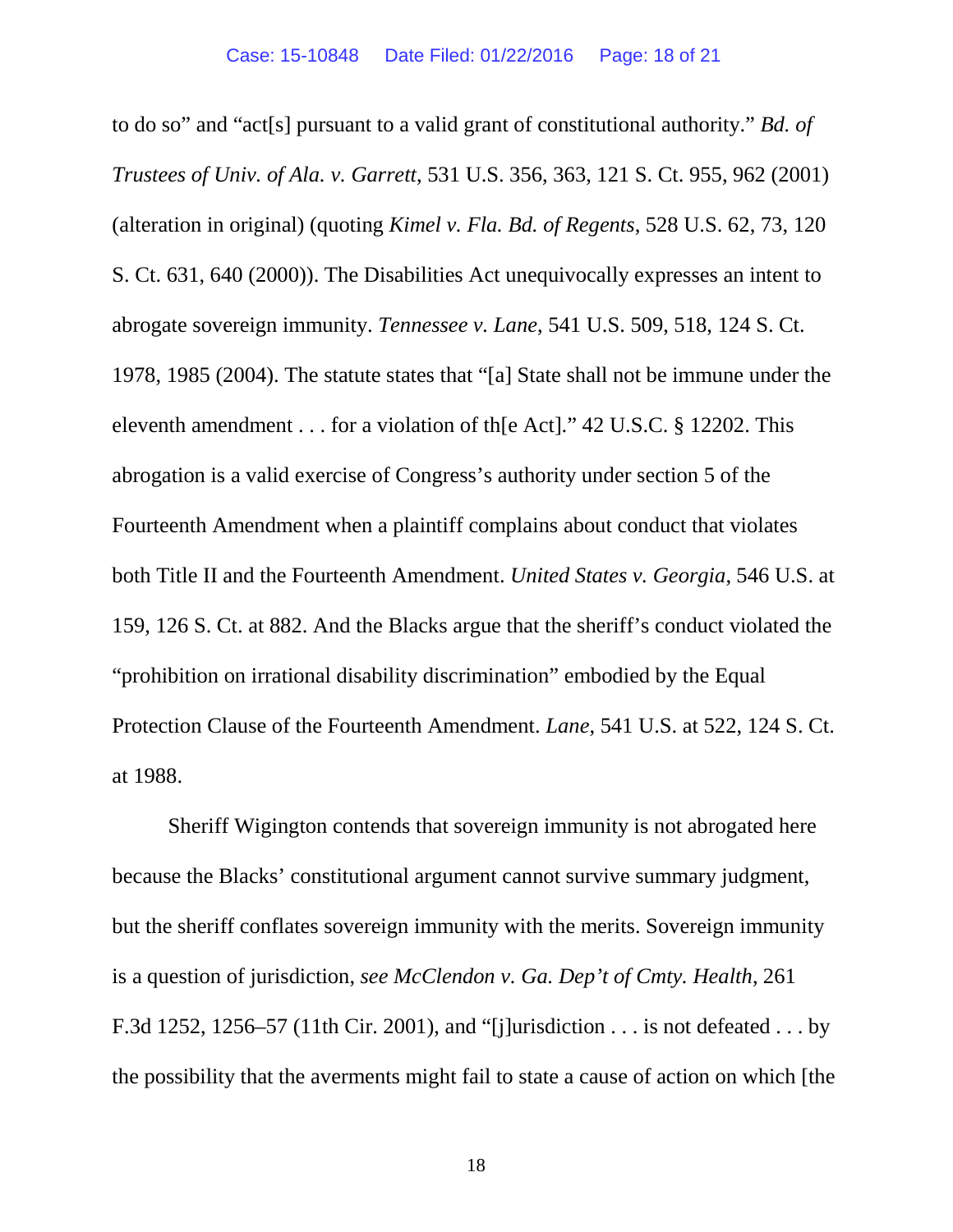plaintiffs] could actually recover," *Bell v. Hood*, 327 U.S. 678, 682, 66 S. Ct. 773, 776 (1946). When a plaintiff argues that Congress has abrogated sovereign immunity for a particular type of claim, we review that argument *de novo*. *Nat'l Ass'n of Bds. of Pharmacy*, 633 F.3d at 1313. If we conclude that Congress abrogated sovereign immunity for that type of claim, a plaintiff who alleges that type of claim has successfully invoked our jurisdiction unless his allegations are "immaterial and made solely for purpose of obtaining jurisdiction" or "wholly insubstantial and frivolous." *Blue Cross & Blue Shield of Ala. v. Sanders*, 138 F.3d 1347, 1352 (11th Cir. 1998) (quoting *Bell*, 327 U.S. at 682–83, 66 S. Ct. at 776); *see also In re Deposit Ins. Agency*, 482 F.3d 612, 623 (2d Cir. 2007) (applying this standard in the context of sovereign immunity). This standard is a "low bar." *Shapiro v. McManus*, \_\_ U.S. \_\_, 136 S. Ct. 450, 456 (2015). And the Blacks' claim easily satisfies it: their argument under the Equal Protection Clause is not wholly insubstantial or frivolous because it has a "plausible foundation" and is not "clearly foreclose[d]" by a prior decision of the Supreme Court. *Sanders*, 138 F.3d at 1352 (quoting *Barnett v. Bailey*, 956 F.2d 1036, 1041 (11th Cir. 1992)). Accordingly, the sheriff is not entitled to sovereign immunity, whether or not the Blacks' argument under the Equal Protection Clause should have been dismissed at summary judgment.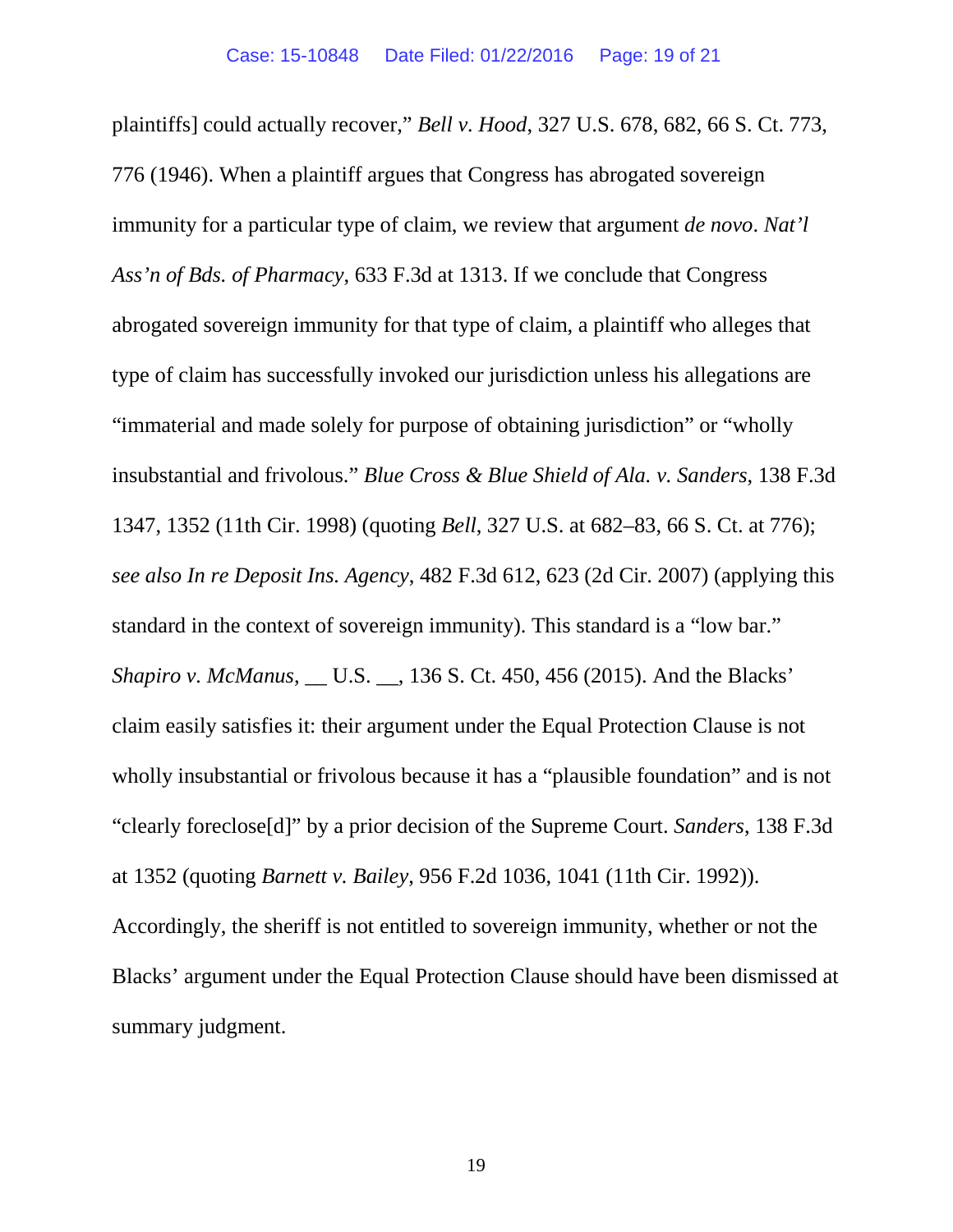Indeed, we *cannot* consider whether the Blacks' argument survives summary judgment without exceeding the scope of our interlocutory jurisdiction. Under the collateral order doctrine, we have jurisdiction to consider the denial of sovereign immunity on interlocutory appeal. *P.R. Aqueduct & Sewer Auth. v. Metcalf & Eddy, Inc.*, 506 U.S. 139, 147, 113 S. Ct. 684, 689 (1993). The only question of sovereign immunity in this appeal is whether Congress abrogated sovereign immunity when a plaintiff alleges a simultaneous violation of Title II and the Equal Protection Clause—a question we reviewed *de novo* and easily answered in the affirmative, *see United States v. Georgia*, 546 U.S. at 159, 126 S. Ct. at 882. The sheriff's argument that he did not *actually* violate the Equal Protection Clause is not a question of immunity because the Blacks' argument to the contrary is not "immaterial and made solely for the purpose of obtaining jurisdiction" or "wholly insubstantial and frivolous." *Bell*, 327 U.S. at 682–83, 66 S. Ct. at 776.

Although we sometimes exercise "pendent appellate jurisdiction" to review "nonappealable decisions of the district court when [we] already ha[ve] jurisdiction over one issue in the case," *Stewart v. Baldwin Cty. Bd. of Educ.*, 908 F.2d 1499, 1509 (11th Cir. 1990), we cannot exercise that jurisdiction here. We can exercise pendent appellate jurisdiction "only under rare circumstances." *King v. Cessna Aircraft Co.*, 562 F.3d 1374, 1379 (11th Cir. 2009). It is not available unless the nonappealable issue is "inextricably intertwined" with or "necessary to ensure